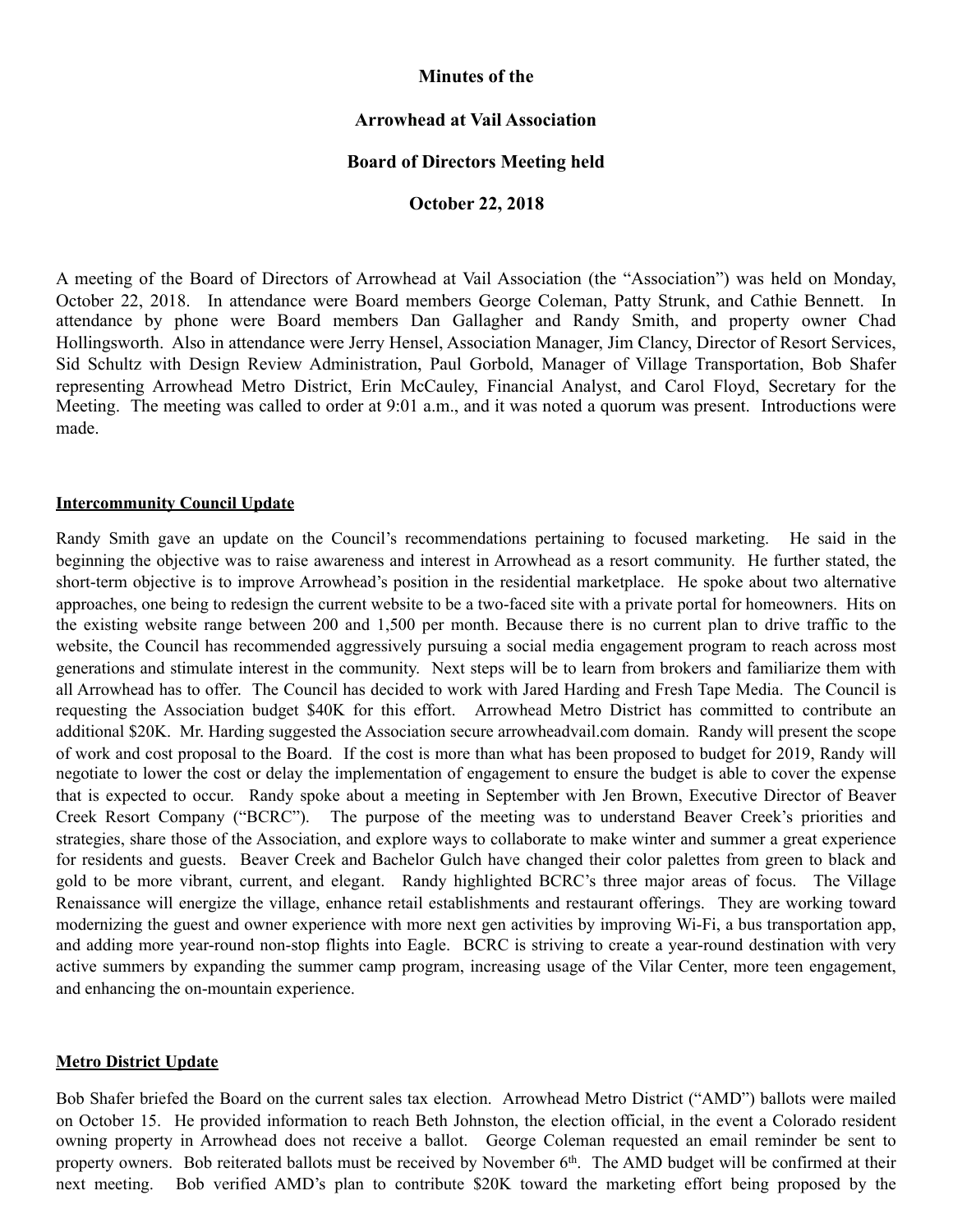Intercommunity Council contingent upon review of the Scope of Work. He stated the mill levy will remain at 18.5 mils. Because of the Gallagher Amendment, projections indicate revenue for 2019 could fall short by \$100K. One bus will be replaced. Since roadwork was accelerated in 2016 and 2017, the ten-year road improvement plan will resume in 2020. Bob stated the AMD Board is nearing a decision to fill its vacancy.

#### **Transportation Update – Village Connect**

Paul Gorbold gave an overview of the Uber-like booking service built by Downtowner for Beaver Creek Resort Transportation to replace the pen and paper, two-way radio dispatching system. Dial-a-ride services will be rebranded as Village Connect. The Village Connect app is available in iOS and Android for free. Paul encouraged Arrowhead property owners to download the app and set up their account in advance of winter service. It will provide the ability to track intervillage services live time, see ETAs to stops, and view when the next bus will arrive at Centennial Station and Alpine Club. When a trip is booked, users will receive confirmation the trip has been accepted, and a name and photo of the driver. When the vehicle reaches a certain proximity to a pick-up, their location is able to be tracked. Since the app was launched for guests in August, approximately 2,000 downloads have occurred, 10,000 passengers transported, and 4,000 trips booked. A robust communication campaign through print and digital media will promote the app this fall. Paul noted reservations are not currently available with this system.

## **Design Review**

Sid Schultz reported there was a conceptual review for a new house at the last Design Review Committee meeting. A violation pertaining to Trailside Lot 1 for the unauthorized removal of five trees and other home improvements was discussed. DRC's conditions for remediation were to add back five Aspen trees a minimum of 2" in caliper and two Montgomery Spruce trees. Sid said the replacement Aspen trees measure between 1" and 1 ½" and do not meet the DRC's minimum requirement. The property owner appealed the \$30,000 fine imposed. George Coleman shared details of the Fine Appeals Committee ("FAC") decision to reduce the fine to \$5,000 with the provision this amount go toward the replacement of trees as approved by DRC. If the cost for replacement of said trees is less than \$5,000, the difference would be due as a fine. Sid suggested holding an existing compliance deposit until this matter is fully resolved. George Coleman will draft a letter summarizing conditions of the penalty (letter attached).

## **Public Safety**

Jim Clancy addressed questions raised in the last meeting regarding Activity Report numbers year-over-year being down. He explained the dispatch program was inoperative for a period of time this year so data could not be input. In addition, training created a lag. He acknowledged the importance of accuracy of the report, and has emphasized this with the Public Safety team. Jim referenced a new log that will document each complaint by type, follow-through, call back to the person who made the complaint, and whether it is relevant to a rental guest. Jim informed the Board 30 people have requested access codes for the new gate entry system. He suggested resending the informational communication between Thanksgiving and Christmas. Bob Shafer commented on the significant number of parking complaints on the complaint log, and requested Public Safety monitor this issue more closely. Bob inquired regarding the existence of a smoking regulation. Jerry Hensel referenced an Eagle County regulation.

## **Committees**

Activities: George Coleman provided an update from Bert Solomon in regard to the Alpine Club Swimming Pool Advisory Committee's first meeting. At Bert's request, the Alpine Club will produce a budget, expense report and meeting minutes. Rules and hours of operation were discussed. Jerry Vargas stated in that meeting the majority of use were by homeowners, their children and grandchildren.

Snow: Gary Shimanowitz sent a written update of Arrowhead Mountain upgrades that took place this summer.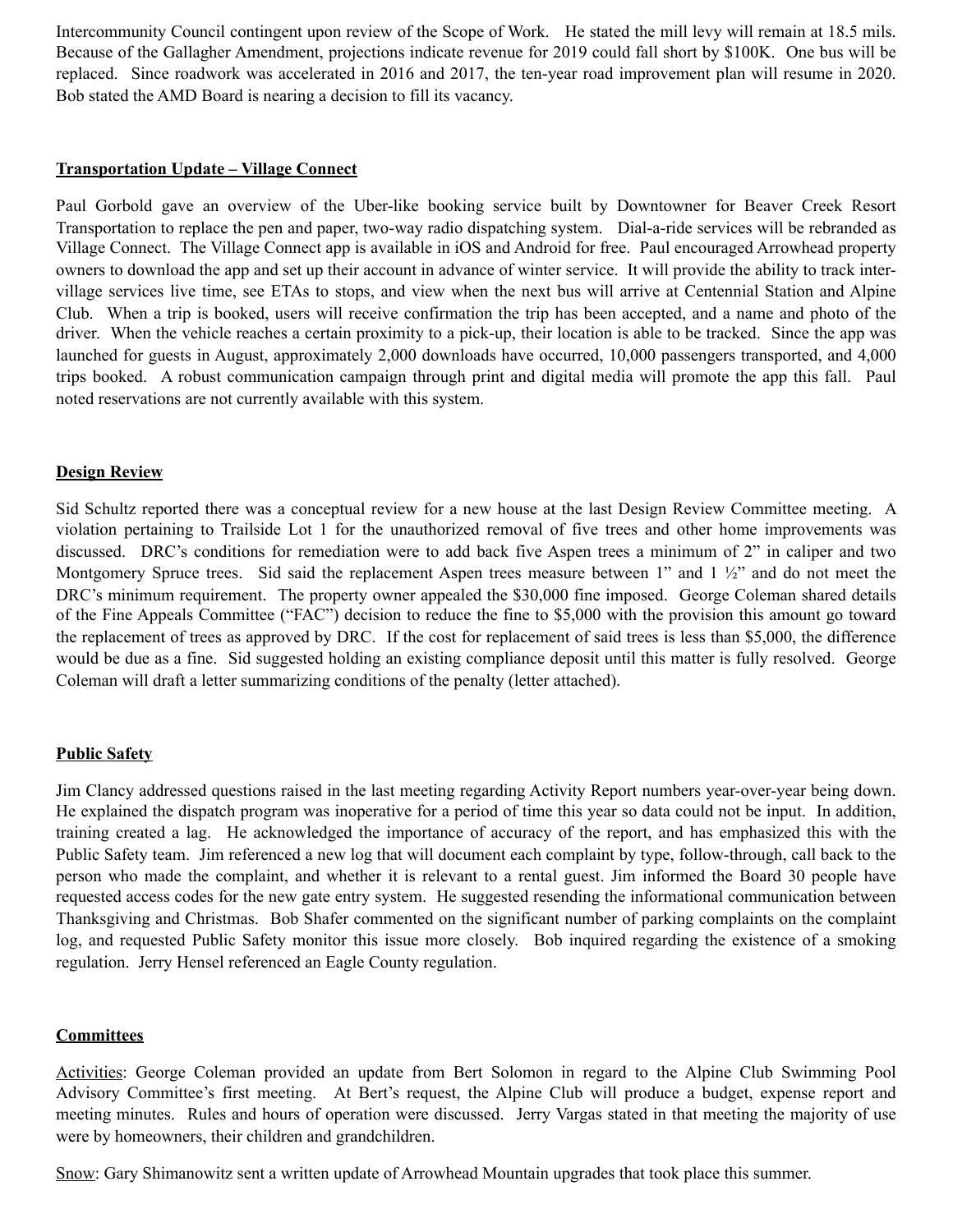Hiking: Jerry Hensel reported trail work has reached the sawdust pit and will progress no further this year. Dan Gallagher expressed desire to make this project a priority in the spring to connect to the Village-to-Village trail by June.

Landscaping/Beautification: Patty Strunk recapped projects recently completed including signage and additional plantings along Cresta Road. She spoke about repurposing the old tennis court screening to screen the view of the maintenance facility at the east entrance. Jerry added that vegetation has been cleared at intersecting cart paths on Arrowhead Drive and near the Tennis Center. These areas will be replanted with lower profile flowerbeds to open sight lines. Patty stated seven trees should be removed at the front entrance.

HOA Presidents Council: The next council meeting will be on December 3rd.

#### **Finance**

Cathie Bennett reported RETA is anticipated to reach \$1.1m this year, just short of the 2018 budget. One property owner remains outstanding on their annual assessment.

#### **Committees (Continued):**

Strategic Planning: Dan Gallagher updated the Board on the regulation for short-term rentals drafted by Greg Perkins. It has been forwarded to the Strategic Planning Committee ("SPC") for their review and comments. He asked the Board to review the regulation and provide comments. Dan will forward any comments to Mr. Perkins for finalization and to start the adoption process by the end of the year. George Coleman relayed a question posed by George Bigley as to whether there will be a measureable outcome. George spoke about the Vail Town Council revisiting their short-term regulation that was enacted in March of 2018 to address unintended consequences. One proposition being considered is to allow a managing agent to apply for a license for all properties they manage under one application. The license would be issued to the homeowner who would be ultimately responsible. The SPC will make a final presentation at the November Board meeting for the Board to make a decision whether to go forward and how to roll out the regulation. If the regulation is adopted, Dan anticipates implementation on July 1, 2019. It was noted there will be no minimum stay requirement.

#### **2019 Proposed Budget**

Cathie Bennett spoke about the slight shortfall in RETA for 2018 and more conservative approach for 2019 with a budget of \$1.136m. There will be no change to the annual assessment. In regard to expenditures, the formula for Public Safety merit increases was discussed. Cathie noted capital expenditures are an area of the budget that can be cut back or deferred if necessary. Planned capital projects include landscaping, tennis wind screens, a new ball machine, a lighting analysis, gate feasibility study, east end hiking trail, and replacement of one Public Safety vehicle. The Board was in agreement to change the description of gate feasibility study to gates system upgrade whereby gate mechanisms and or materials could be replaced. Jerry explained some of the current gate issues are a result of Wi-Fi obstructed sight lines to the clock tower by maturing trees. Pruning and tree removal to resolve this issue is in progress. Cathie indicated the \$40K for marketing falls under Property Owner Functions. The Fourth of July and Friday Afternoon Club ("FAC") events are included in Recreational Amenities. It was noted \$2K has been added to this line item to increase the number of FACs to four. Movie nights were excluded due to lack of participation.

**Patty Strunk moved to adopt the 2019 Budget as amended by the Finance Committee. Cathie Bennett seconded the motion and it was unanimously approved.** 

## **Annual Meeting Date**